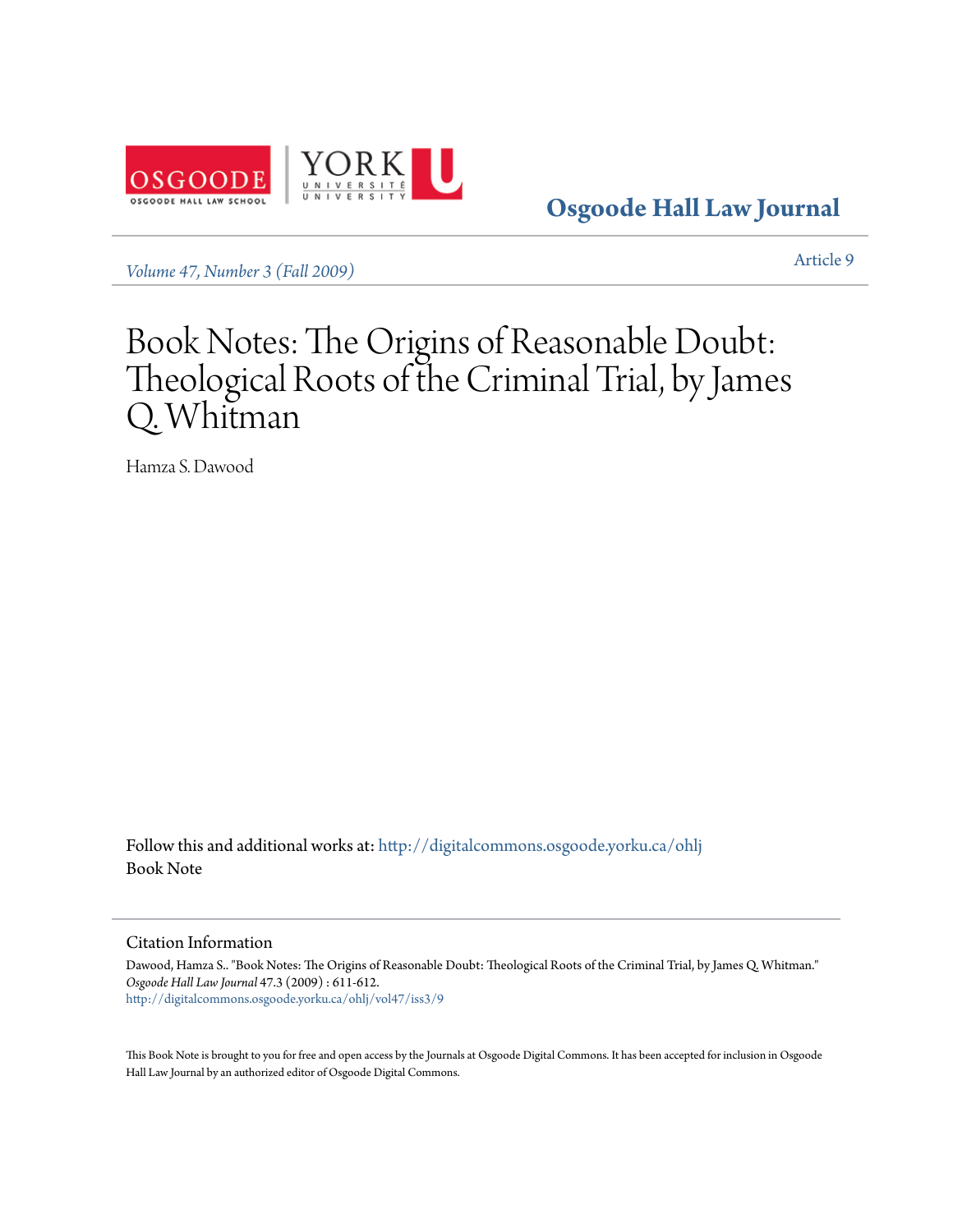## **Book Note**

## **THE ORIGINS OF REASONABLE DOUBT: THEOLOGICAL ROOTS OF THE CRIMINAL TRIAL, by James Q. Whitman 1**

## **HAMZAS. DAWOOD**

TO BE **CONVICTED OF A CRIME** in the common law world, an accused person must be proven guilty beyond a reasonable doubt. Because proving facts beyond a reasonable doubt under strict rules of evidence can be very difficult, the reasonable doubt standard is widely celebrated today as providing protection to the accused from false conviction. Fascinatingly, in spite of the reasonable doubt standard's centrality to the common law, significant uncertainty remains among lawyers, judges, scholars, and jurors as to what reasonable doubt actually means. In *The Origins of Reasonable Doubt,* James Q. Whitman strives to account for the ambiguity which surrounds the reasonable doubt rule. Drawing heavily on persuasive theological and historical evidence, Whitman ultimately demonstrates that much of the confusion regarding what constitutes reasonable doubt is attributable to the fact that the rule originated in Medieval Christian Theology and has, over many hundreds of years, been clumsily converted into secular, criminal law. For Whitman, this process of conversion has resulted in society losing sight of the original purpose of "reasonable doubt" and has signally contributed to modern confusion as to what the concept means.

According to Whitman, confusion over what constitutes reasonable doubt has given rise to a morally troubling reality in common law societies: criminally accused persons are often sent to prison, or even death, based on an evidentiary rule that essentially nobody understands. Whitman contends that this disquieting situation has arisen because the reasonable doubt rule is used to guide factual proof inquiries in modern criminal proceedings, even though it was never originally intended to serve this purpose. Drawing on an impressive variety of primary

<sup>1. (</sup>New Haven: Yale University Press, 2008) 288 pages.